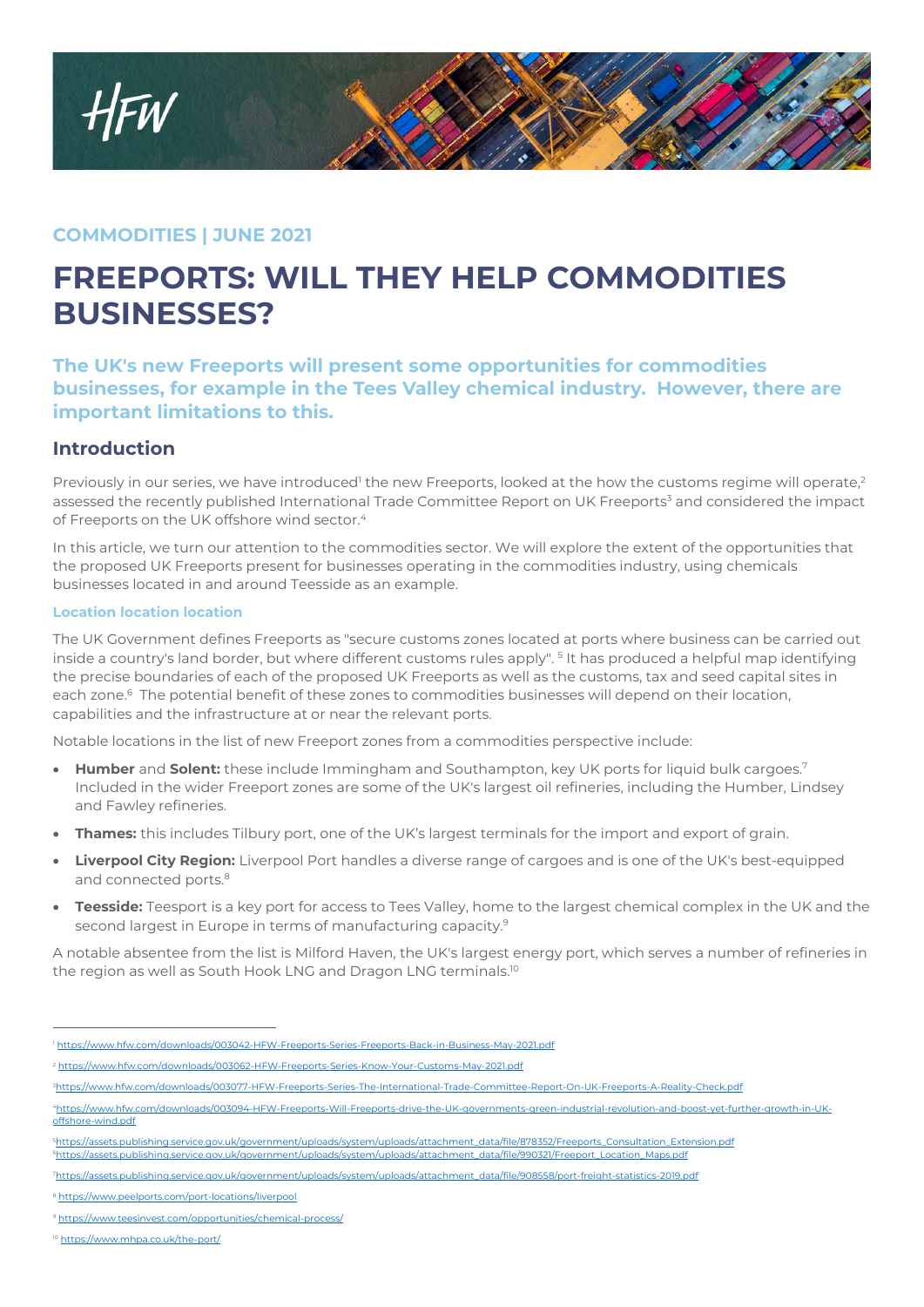#### **What is the key benefit for commodities businesses?**

The key benefit of the proposed Freeports for all businesses is the creation of a more favourable customs regime, as discussed in our earlier article.<sup>11</sup> Commodities businesses are no different and will benefit where commodities can be brought into a Freeport for further processing, manufacture or assembly with lower duty and paperwork costs.

#### **Case study: chemicals businesses at Teesside**

By way of example, the Freeport at Teesside is likely to be of particular interest to businesses operating in the chemicals industry. Tees Valley produces around 30% of the UK's chemical output and is home to some of the world's biggest chemical manufacturers. More than 1,400 companies in Tees Valley are directly involved in chemicals and process industry.<sup>12</sup>

Take the fictional company "Teesside Chemicals Ltd" (TCL) as an example. TCL is a petrochemicals company manufacturing products such as ethylene, propylene and butadiene, the building blocks for many everyday materials and plastics. It has manufacturing, storage and logistics facilities spread over multiple sites in the proposed Freeport zone. Its Teesport operations are responsible for the import and export of all its feedstock and products via jetties on the river Tees. TCL may now be able to import goods into the area without being subject to tariffs and import procedures and use them to manufacture products which it can then re-export.

#### **What are the limitations?**

Our previous article on the new customs regime<sup>13</sup> highlights some important practical limitations to the potential benefits of the proposed customs rules. In addition, Brexit has had an impact on the benefits that Freeports can offer to commodities businesses in general and chemicals businesses in particular.

First, under the Trade and Cooperation Agreement reached between the UK and EU in December 2020, no tariffs or quotas will be applied to trade in goods (including chemicals) that comply with the appropriate rules of origin. This somewhat blunts the key potential benefit of the favourable regimes under the proposed UK Freeports, which will offer no comparative advantage in respect of tariffs and quotas when it comes to qualifying trade with the EU.

This is of particular relevance to the UK chemicals industry, given that the majority of UK trade in chemicals is with the EU. 57% of chemical exports in 2019 went to EU Member states, and 73% of chemical imports came from the EU.<sup>14</sup>

One of the potential benefits of the Freeports is that of simplified customs procedures for bringing goods into the UK. However, UK chemicals businesses (among others) will have to offset any benefits gained from this simplification against the increased administrative burden arising out of new checks and procedures in place for post-Brexit trade with the EU.

Further, chemicals businesses which bring goods into UK Freeports will have to bear in mind their potential obligations under the new 'UK REACH' regime. This is a separate regulatory framework for the UK market akin to the EU's REACH<sup>15</sup> regime. Under UK REACH, substances brought into the UK will generally need to have a UK REACH registration. There is a 'free zone' exemption. However, even if customs zones in UK Freeports constitute such free zones, an important limitation is that as soon as the relevant goods undergo any treatment or processing, this exemption would fall away.

Given that one of the main attractions of UK Freeport customs sites is the ability to process goods whilst escaping the usual customs obligations and administrative burdens, it must be borne in mind that UK REACH obligations may nevertheless arise.

#### **Conclusion**

 $\overline{a}$ 

UK Freeports could offer some welcome benefits to commodities and chemicals businesses, including those trading out of, for example, Immingham, Southampton, Tilbury, Liverpool and Teesport. However, on closer examination, the extent of these benefits may be more limited that first appears.

**Stay tuned for the next article in our Freeports series, which will focus on the impact of UK Freeports on the aerospace sector.**

<sup>11</sup> https://www.hfw.com/downloads/003062-HFW-Freeports-Series-Know-Your-Customs-May-2021.pdf

<sup>12</sup> https://www.teesinvest.com/opportunities/chemical-process/

<sup>13</sup> https://www.hfw.com/downloads/003062-HFW-Freeports-Series-Know-Your-Customs-May-2021.pdf

<sup>14</sup> https://commonslibrary.parliament.uk/research-briefings/cbp-8403/

<sup>&</sup>lt;sup>15</sup> Regulation (EC) No 1907/2006 of the European Parliament and of the Council of 18 December 2006 concerning the Registration, Evaluation, Authorisation and Restriction of Chemicals (REACH), establishing a European Chemicals Agency, amending Directive 1999/45/EC and repealing Council Regulation (EEC) No 793/93 and Commission Regulation (EC) No 1488/94 as well as Council Directive 76/769/EEC and Commission Directives 91/155/EEC, 93/67/EEC, 93/105/EC and 2000/21/EC